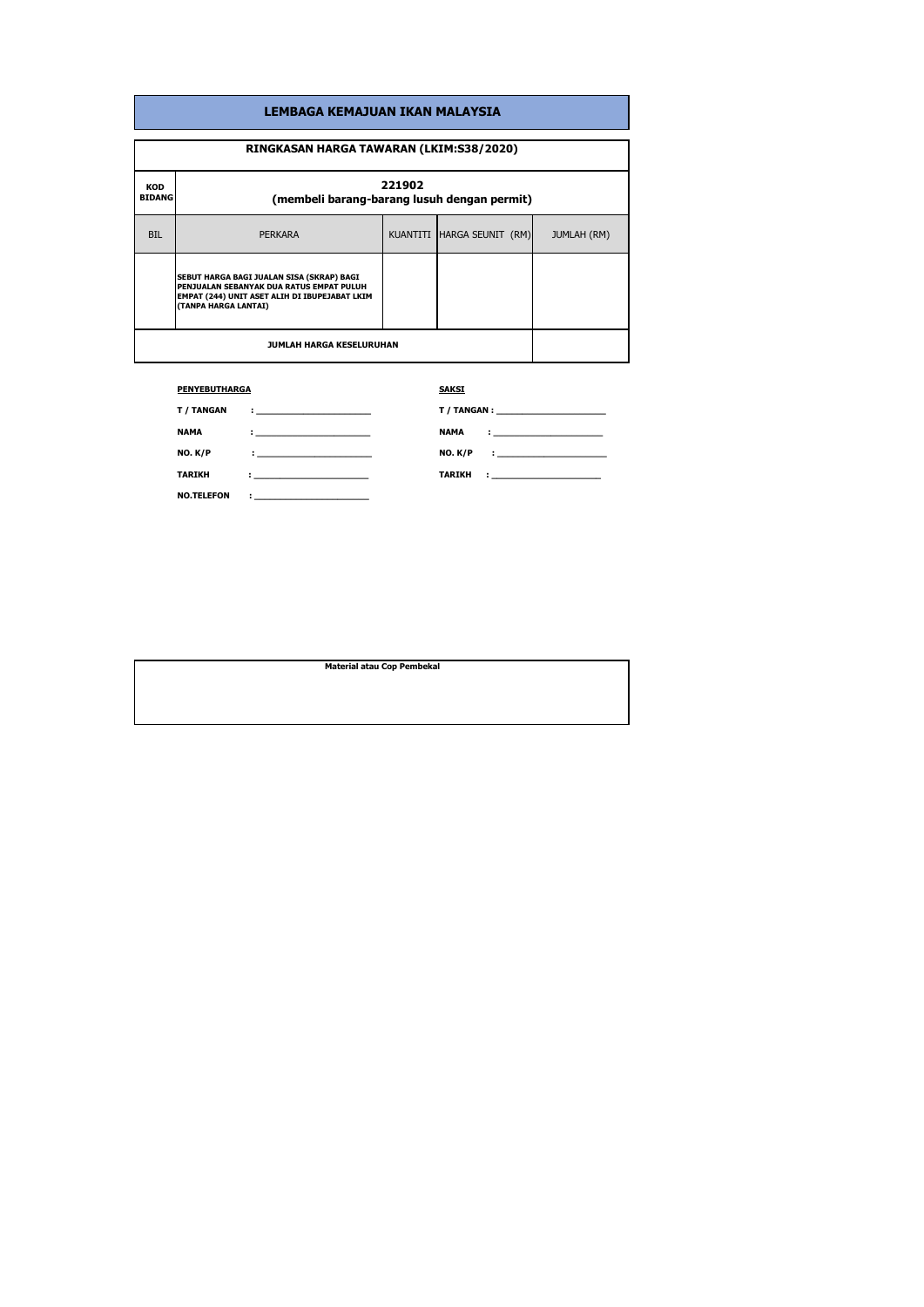## **SENARAI KESELURUHAN CADANGAN PELUPUSAN ASET ALIH KAEDAH JUALAN SISA IBU PEJABAT LKIM (TANPA HARGA LANTAI)**

## **LKIM NEGERI / BAHAGIAN : LKIM IBU PEJABAT KEMENTERIAN/JABATAN : LEMBAGA KEMAJUAN IKAN MALAYSIA**

j.

| Bil | Keterangan Aset                        | Tarikh<br><b>Pembelian</b> | LUMP SUMP (RM) |
|-----|----------------------------------------|----------------------------|----------------|
| 1   | PRINTER EPSON                          | 28-Aug-13                  |                |
| 2   | PRINTER EPSON LQ2180                   | 28-Aug-13                  |                |
| 3   | KOMPUTER DELL OPTIPLEX 170L            | 3-Aug-05                   |                |
| 4   | KOMPUTER HP DX2700RM                   | 13-Jun-08                  |                |
| 5   | KOMPUTER DELL OPTIPLEX 170L            | 3-Aug-05                   |                |
| 6   | KOMPUTER HP COMPAQ DX7300              | 28-Dec-06                  |                |
| 7   | KOMPUTER DELL OPTIPLEX 170L            | 3-Aug-05                   |                |
| 8   | KOMPUTER COMPAQ D530C INTEL P2.4       | 16-Dec-03                  |                |
| 9   | KOMPUTER DESKTOP HP COMPAQ             | 31-Dec-03                  |                |
| 10  | KOMPUTER DELL OPTIPLEX 170L            | 3-Aug-05                   |                |
| 11  | KOMPUTER HP COMPAQ DC 5800             | 31-Dec-10                  |                |
| 12  | KOMPUTER DELL OPTIPLEX 170L            | 3-Aug-05                   |                |
| 13  | KOMPUTER HP COMPAQ DC5700              | 3-Oct-07                   |                |
| 14  | KOMPUTER DELL OPTIPLEX 170L            | 3-Aug-05                   |                |
| 15  | KOMPUTER COMPAQ D530C INTEL P2.4       | 16-Dec-03                  |                |
| 16  | KOMPUTER DELL OPTIPLEX 170L            | 3-Aug-05                   |                |
| 17  | PRINTER HP LASERJET P2055d             | 17-Apr-09                  |                |
| 18  | PRINTER HP LASERJET 1200               | 21-May-03                  |                |
| 19  | NOTEBOOK ACER TRAVELMATE 3022WTMi      | 28-Dec-06                  |                |
| 20  | VIDEO CAMERA SONY DCR-SR100E (SENDI 2) | 1-Oct-10                   |                |
| 21  | NOTEBOOK ACER ASPIRE 2920              | 2-Apr-08                   |                |
| 22  | HP DESKJET 5740                        |                            |                |
| 23  | PANASONIC KX-P1121                     | ä,                         |                |
| 24  | PANASONIC KX-P1122                     |                            |                |
| 25  | HP LASERJET P1102                      |                            |                |
| 26  | <b>MONITOR PHILIP</b>                  |                            |                |
| 27  | <b>MONITOR ACER</b>                    |                            |                |
| 28  | NOTEBOOK TOSHIBA                       |                            |                |
| 29  | PRINTER EPSON LQ-2180 D.MTRK           | 28-May-05                  |                |
| 30  | PRINTER EPSON LQ-2180 D.MTRK           | 28-May-05                  |                |
| 31  | PRINTER DOT MATRIK EPSON LQ-2180       | 17-Nov-05                  |                |
| 32  | LCD PROJECTOR - HP MP 3222             | 31-Dec-05                  |                |
| 33  | KOMPUTER DELL OPTIPLEX 170L            | 3-Aug-05                   |                |
| 34  | NOTEBOOK ACER TM3044WTMi               | 29-Dec-06                  |                |
| 35  | EPSON LQ-2180 PRINTER                  | 11-Oct-06                  |                |
| 36  | KOMPUTER HP COMPAQ DC5700              | 3-Oct-07                   |                |
| 37  | KOMPUTER HP COMPAQ DC5700              | 3-Oct-07                   |                |
| 38  | LAPTOP ACER FERRARI 1004WTMi           | 6-Oct-07                   |                |
| 39  | KOMPUTER HP DX-2710 DEKSTOP            | 9-Oct-08                   |                |
| 40  | NOTEBOOK ACER ASPIRE 2920              | 2-Apr-08                   |                |
| 41  | KOMPUTER HP COMPAQ DX7400              | 31-Dec-08                  |                |
| 42  | KOMPUTER HP L1908W LCD MONITOR         | 17-Apr-09                  |                |
| 43  | PRINTER EPSON LQ 2180                  | 17-Apr-09                  |                |
| 44  | KOMPUTER HP L1908w LCD MONITOR         | 17-Apr-09                  |                |
| 45  | PRINTER LASERJET HP250550              | 24-Mar-10                  |                |
| 46  | PRINTER EPSON LQ-2190                  | 30-Dec-10                  |                |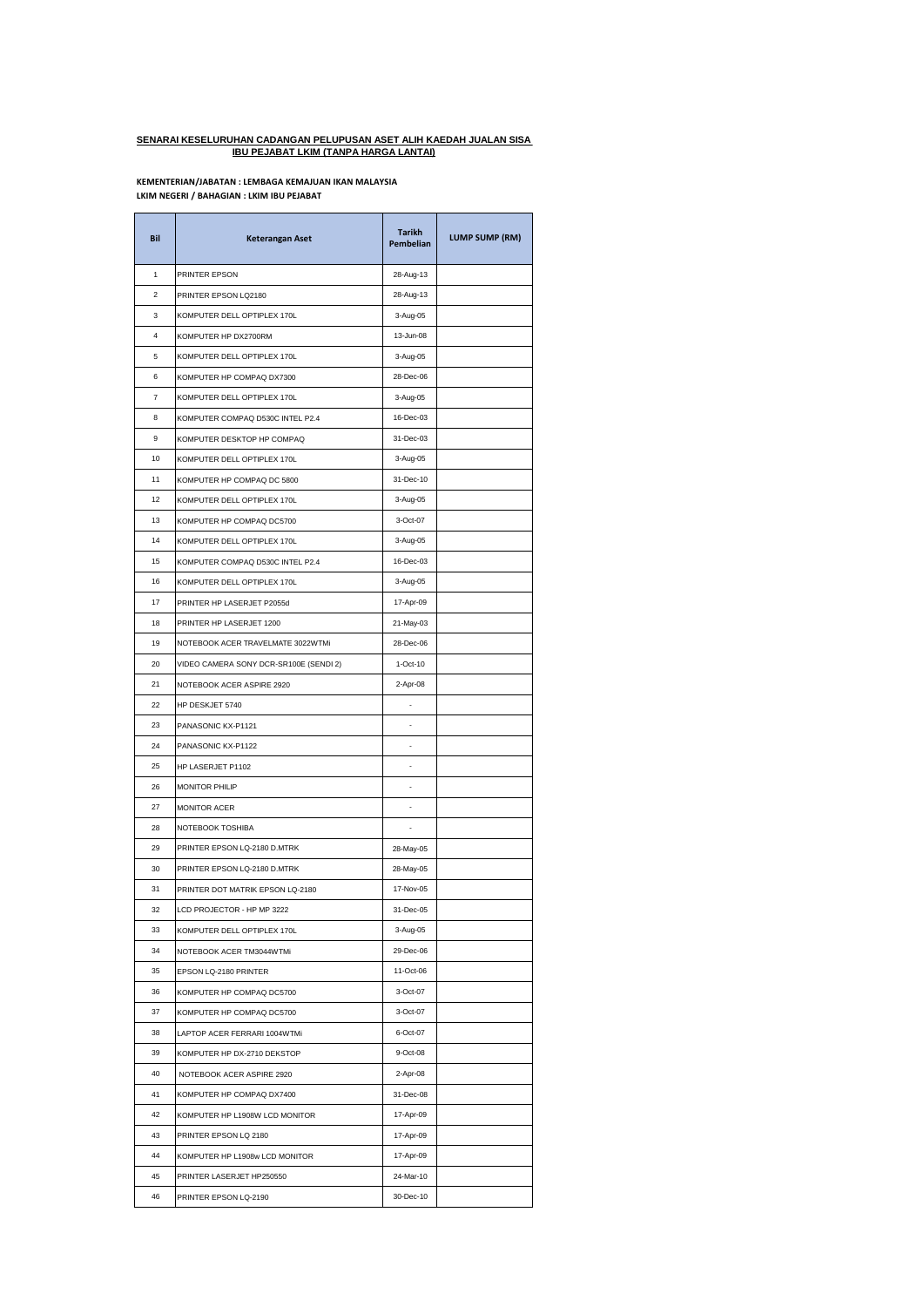| 47  | KOMPUTER HP PRO 3300 MICROTOWER          | 29-Dec-11   |  |
|-----|------------------------------------------|-------------|--|
| 48  | KOMPUTER MIKRO HP PRO 3330MT             | 12-Jan-12   |  |
| 49  | KOMPUTER MIKRO HP PRO 3330MT             | 12-Jan-12   |  |
| 50  | HP PROBOOK NOTEBOOK PC                   | 12-Mar-13   |  |
| 51  | HP PROBOOK NOTEBOOK PC                   | 12-Mar-13   |  |
| 52  | PRINTER EPSON LQ 2190                    | 7-Jan-13    |  |
| 53  | PRINTER EPSON LQ 2190                    | 7-Jan-13    |  |
| 54  | PRINTER EPSON LQ 2190                    | 7-Jan-13    |  |
| 55  | KOMPUTER MIKRO HP PRO 3330MT             | 12-Jan-12   |  |
| 56  | KOMPUTER LENOVO                          | 1-Aug-13    |  |
| 57  | KOMPUTER MIKRO HP PRO 3330MT             | 12-Jan-12   |  |
| 58  | KOMPUTER MIKRO HP PRO 3330MT             | 12-Jan-12   |  |
| 59  | KOMPUTER MIKRO HP PRO 3330MT             | 12-Jan-12   |  |
| 60  | PENCETAK HP LASERJET 1320                | 11-Oct-06   |  |
| 61  | KOMPUTER RIBA DELL (L.E4300)             | 12-Oct-09   |  |
| 62  | LAPTOP ACER FERRARI 1004WTMi             | 6-Oct-07    |  |
| 63  | KOMPUTER MIKRO HP PRO 3330MT             | 12-Jan-12   |  |
| 64  | KOMPUTER DELL OPTIPLEX 380 MT            | 24-Nov-10   |  |
| 65  | KOMPUTER RIBA TOSHIBA SATELLITE PRO      | 25-Oct-10   |  |
| 66  | KOMPUTER RIBA (ASUS)                     | 12-Dec-12   |  |
| 67  | KOMPUTER RIBA (ASUS)                     | 12-Dec-12   |  |
| 68  | HP LASERJET P1102                        |             |  |
| 69  | MONITOR ACER                             |             |  |
| 70  | KOMPUTER MIKRO HP PRO 3330MT PC          | 12-Jan-12   |  |
| 71  | MESIN TAIP ELEKTRIK (OLYMPIA S/TYPE 330) | 9-Oct-08    |  |
| 72  | V.C.R Panasonic                          | 1-Jan-02    |  |
| 73  | SET KOMPONEN PA SYSTEM                   | 23-Sep-03   |  |
| 74  | LG LCD 42' TV                            | 16-May-11   |  |
| 75  | TELEVISION PANASONIC MODEL TC145         | 1-Jan-02    |  |
| 76  | RADIO SONY HIFI                          | 6-Oct-00    |  |
| 77  | PENAPIS AIR TOP DELUXE 300MM DIAMETER    | 11-Jun-09   |  |
| 78  | BIO AURA HI-TECH WATER SYSTEM            | 4-Jan-12    |  |
| 79  | AMPLIFIER, PEMBESAR SUARA, MICROPHONE    | 1-Jan-02    |  |
| 80  | ELECTRIC CONVEYON TOASTER                | 12-Jul-11   |  |
| 81  | KOMPUTER ACER ASPIRE                     | 31-Dec-11   |  |
| 82  | TV LCD 32                                | 12-Jul-2011 |  |
| 83  | TV LCD 32                                | 12-Jul-11   |  |
| 84  | TV LCD 32                                | 12-Jul-11   |  |
| 85  | TV LCD 32                                | 12-Jul-2011 |  |
| 86  | TV LCD 32                                | 31-Dec-11   |  |
| 87  | TV LCD 32                                | 31-Dec-11   |  |
| 88  | TV LCD 32                                | 31-Dec-11   |  |
| 89  | TV LCD 32                                | 31-Dec-11   |  |
| 90  | TV LCD 32                                | 31-Dec-11   |  |
| 91  | TV LCD 32                                | 31-Dec-11   |  |
| 92  | TV LCD 32                                | 31-Dec-11   |  |
| 93  | TV LCD 32                                | 31-Dec-11   |  |
| 94  | KIPAS ANGIN BERDIRI                      | 16-May-19   |  |
| 95  | TOSHIBA LCD TV                           |             |  |
| 96  | TOSHIBA LCD TV                           | ٠           |  |
| 97  | TOSHIBA LCD TV                           | ÷,          |  |
| 98  | PENSONIC TV                              |             |  |
| 99  | PENSONIC TV                              | ÷,          |  |
| 100 | PENSONIC TV                              |             |  |
| 101 | PENSONIC TV                              | ä,          |  |
|     |                                          |             |  |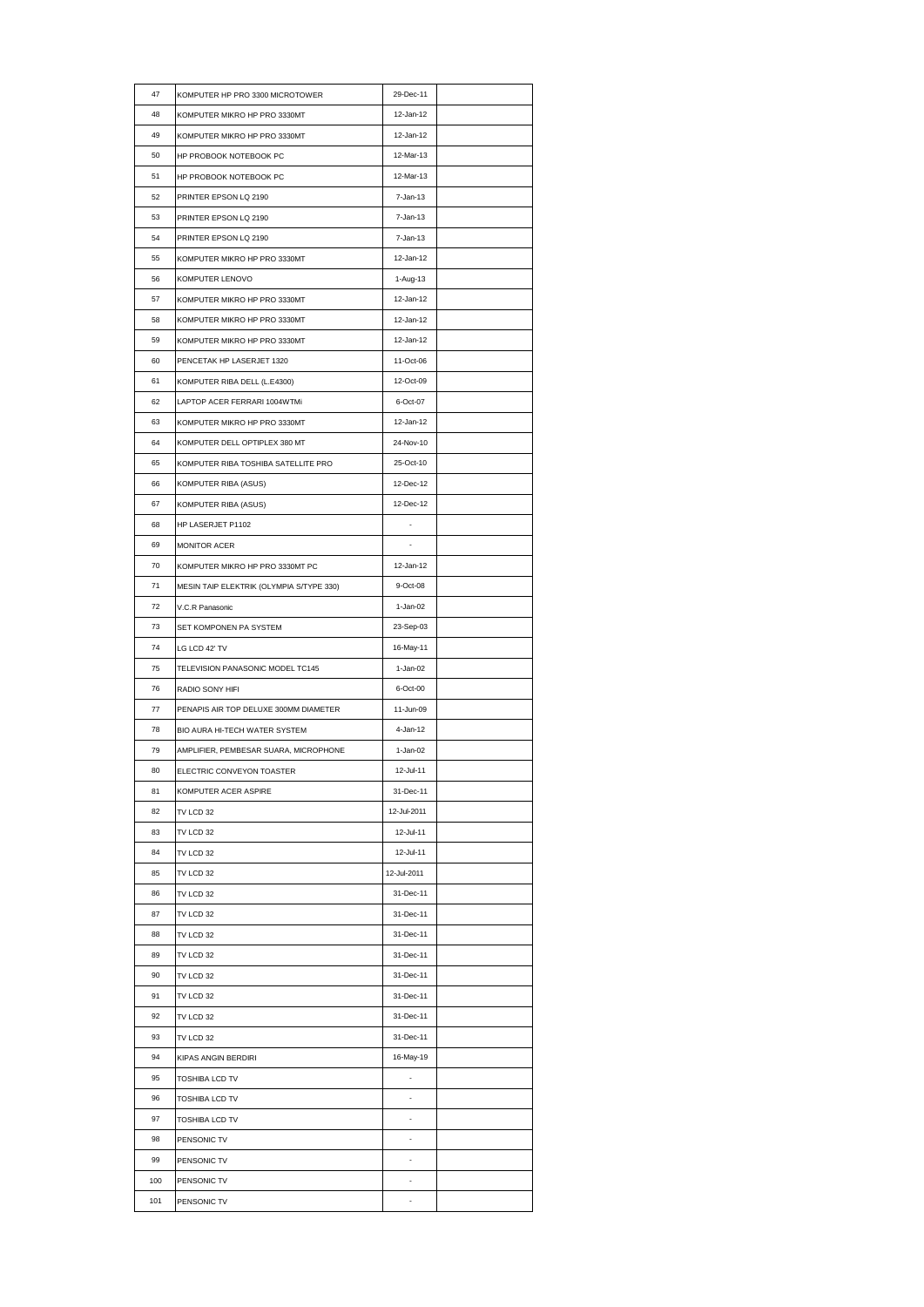| 102 | PENSONIC TV                                      |           |  |
|-----|--------------------------------------------------|-----------|--|
| 103 | PENSONIC TV                                      |           |  |
| 104 | PENSONIC TV                                      |           |  |
| 105 | TOSHIBA LCD TV                                   |           |  |
| 106 | TOSHIBA LCD TV                                   |           |  |
| 107 | TOA MEETING AMPLIFIERS                           |           |  |
| 108 | KOMPUTER HP COMPAQ DC5700 (SN:70201LB)           | 3-Oct-07  |  |
| 109 | KOMPUTER ACER VERITON X275-254X                  | 9-Jan-11  |  |
| 110 | KOMPUTER MIKRO HP PRO 3330MT                     | 12-Jan-12 |  |
| 111 | PRINTER-HP COLOUR LASERJET CP 3505N              | 9-Jan-11  |  |
| 112 | LCD PROJECTOR PLUS XGA DLP                       | 31-Dec-02 |  |
| 113 | MESIN PENGIMBAS SISTEM GOE                       | 3-Aug-12  |  |
| 114 | WALKIE TALKIE (PORTABLE COMM RADIO)              | 30-Apr-05 |  |
| 115 | WALKIE TALKIE (PORTABLE COMM RADIO)              | 30-Apr-05 |  |
| 116 | WALKIE TALKIE (PORTABLE COMM RADIO)              | 30-Apr-05 |  |
| 117 | WALKIE TALKIE (PORTABLE COMM RADIO)              | 7-Oct-06  |  |
| 118 | WALKIE TALKIE (PORTABLE COMM RADIO)              | 7-Oct-06  |  |
| 119 | WALKIE TALKIE (PORTABLE COMM RADIO)              | 7-Oct-06  |  |
| 120 | WALKIE TALKIE (PORTABLE COMM RADIO)              | 7-Oct-06  |  |
| 121 | WALKIE TALKIE (PORTABLE COMM RADIO)              | 22-Nov-07 |  |
| 122 | WALKIE TALKIE (PORTABLE COMM RADIO)              | 22-Nov-07 |  |
| 123 | WALKIE TALKIE (PORTABLE COMM RADIO)              | 15-Oct-09 |  |
| 124 | WALKIE TALKIE (PORTABLE COMM RADIO)              | 15-Oct-09 |  |
| 125 | WALKIE TALKIE (PORTABLE COMM RADIO)              | 15-Oct-09 |  |
| 126 | WALKIE TALKIE (PORTABLE COMM RADIO)              | 15-Oct-09 |  |
| 127 | WALKIE TALKIE (PORTABLE COMM RADIO)              | 15-Oct-09 |  |
| 128 | WALKIE TALKIE (PORTABLE COMM RADIO)              | 15-Oct-09 |  |
| 129 | WALKIE TALKIE (PORTABLE COMM RADIO)              | 15-Oct-09 |  |
| 130 | KOMPUTER MIKRO HP PRO 3330MT PC                  | 12-Jan-12 |  |
| 131 | MEJA/MEJA KACA                                   | 6-Dec-11  |  |
| 132 | PROJECTOR PANASONIC 3D                           | 11-Jun-06 |  |
| 133 | PROJECTOR PANASONIC 3D                           | 11-Jun-06 |  |
| 134 | LG LED SMART TV MODEL:LA7400 SAIZ 42'            | 23-Nov-16 |  |
| 135 | KOMPUTER MIKRO HP PRO 3330 MT PC                 | 12-Jan-12 |  |
| 136 | HP LASER JET 5200 L                              | 7-Jan-13  |  |
| 137 |                                                  | 1-Dec-12  |  |
|     | KOMPUTER MIKRO HP PRO 3330MT                     | 12-Jan-12 |  |
| 138 | KOMPUTER MIKRO HP PRO 3330MT                     |           |  |
| 139 | MESIN FAX CANON MODEL: L380S                     | 4-Apr-11  |  |
| 140 | <b>KERUSI VIP (MERAH)</b>                        | 11-Apr-19 |  |
| 141 | <b>KERUSI VIP (MERAH)</b>                        | 11-Apr-19 |  |
| 142 | KIPAS ANGIN BERDIRI                              |           |  |
| 143 | TV LCD SAMSUNG                                   |           |  |
| 144 | MESIN PENCETAK KAD                               |           |  |
| 145 | PRINTER HP LASERJET 1015                         | 3-Aug-05  |  |
| 146 | PENCETAK (PRINTER) / LASER COLOR CP1215(HIP-ZIA) | 30-Apr-10 |  |
| 147 | PERALATAN PANDANG DENGAR / TELEVISYEN 21 INCH    | 9-Jan-04  |  |
| 148 | KOMPUTER (DESKTOP) MIKRO HP PRO 3330MT           | 1-Dec-12  |  |
| 149 | KOMPUTER (DESKTOP) MIKRO HP PRO 3330MT           | 1-Dec-12  |  |
| 150 | KOMPUTER (DESKTOP)MIKRO HP PRO 3330MT            | 1-Dec-12  |  |
| 151 | KOMPUTER (DESKTOP)MIKRO HP PRO 3330MT            | 1-Dec-12  |  |
| 152 | PORTABLE APPLIANCES TESTER (PAT)                 | 24-Dec-08 |  |
| 153 | KOMPUTER (DESKTOP) DELL OPTIPLEX 380 MT          | 24-Nov-10 |  |
| 154 | KOMPUTER (DESKTOP) DELL OPTIPLEX 380 MT          | 24-Nov-10 |  |
| 155 | PRINTER LASERJET HP P2055 DN                     | 31-Dec-10 |  |
| 156 | KOMPUTER MIKRO HP PRO 3330MT PC-                 | 12-Jan-12 |  |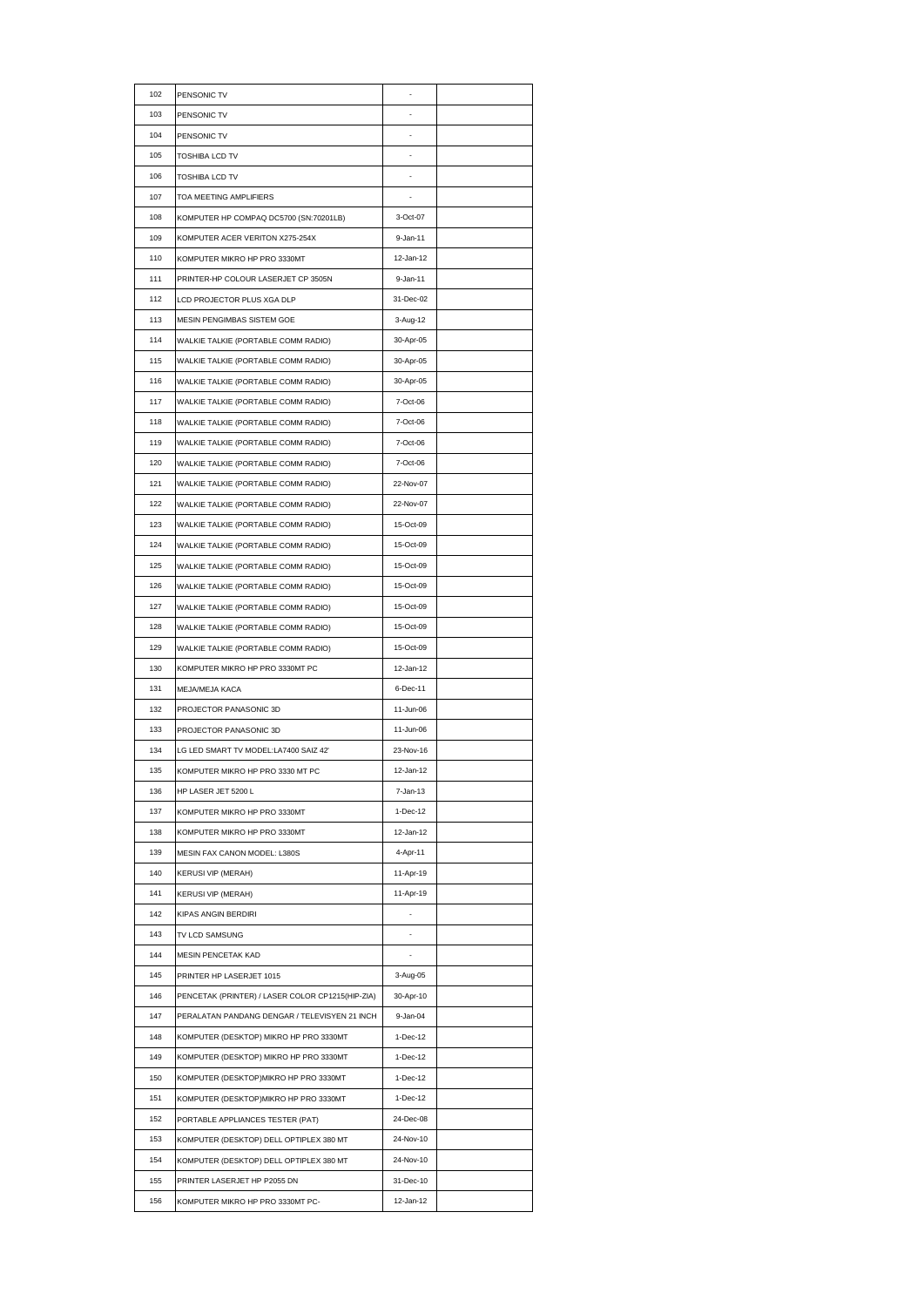| 157 | KOMPUTER DELL - HAMID                  | 31-Dec-13  |  |
|-----|----------------------------------------|------------|--|
| 158 | PRINTER HP PSC 1402                    | 5-Oct-06   |  |
| 159 | <b>MEJA KOMPUTER</b>                   | 23-Jun-11  |  |
| 160 | LACI MEJA KEKAKI /PEDESTRAL DRAWER     | 24-Jun-11  |  |
| 161 | <b>TROLI BARANG</b>                    | 30-Nov-11  |  |
| 162 | PENCETAK (PRINTER) LASER               | 11-Jul-13  |  |
| 163 | PENCETAK (PRINTER) DESKJET 5740        | 11-Jul-13  |  |
| 164 | KOMPUTER MIKRO HP PRO 3330             | $1-Oct-13$ |  |
| 165 | KOMPUTER HP COMPAQ DC5700              | 3-Oct-07   |  |
| 166 | VIDEO CAMERA SONY DCR-SR100E (SENDI 2) | 31-Dec-07  |  |
| 167 | VIDEO CAMERA SONY DCR-SR100E (SENDI 2) | 31-Dec-07  |  |
| 168 | VIDEO CAMERA SONY DCR-SR100E (SENDI 2) | 31-Dec-07  |  |
| 169 | KOMPUTER MIKRO HP ELITE 8000 CMT       | 25-Feb-11  |  |
| 170 | KOMPUTER MIKRO HP PRO 3330MT           | 12-Jan-12  |  |
| 171 | KOMPUTER MIKRO HP PRO 3330MT           | 12-Jan-12  |  |
| 172 | FOTOSTAT FUJI XEROX APEOPORT (SENDI)   | 31-Dec-07  |  |
| 173 | KOMPUTER (DESKTOP) HP COMPAQ DC5700    | 3-Oct-07   |  |
| 174 | KOMPUTER (DESKTOP) HP COMPAQ DC5700    | 3-Oct-07   |  |
| 175 | KOMPUTER (DESKTOP) HP COMPAQ DC 5800   | 31-Dec-10  |  |
| 176 | KOMPUTER (DESKTOP) HP COMPAQ DC 5800   | 31-Dec-10  |  |
| 177 | KOMPUTER (DESKTOP) HP COMPAQ DC 5800   | 31-Dec-10  |  |
| 178 | KOMPUTER HP PRO 3000 INTEL PENTIUM     | 27-Dec-11  |  |
| 179 | HP OFFICEJET ALL IN PRINTER            | 9-Jul-11   |  |
| 180 | KOMPUTER HP COMPAQ ELITE 8200          | 6-May-12   |  |
| 181 | KOMPUTER MIKRO HP PRO 3330MT           | 12-Jan-12  |  |
| 182 | KOMPUTER MIKRO HP PRO 3330MT           | 12-Jan-12  |  |
| 183 | KOMPUTER DELL OPTIPLEX 380 MT          | 24-Nov-10  |  |
| 184 | KOMPUTER MIKRO HP PRO 3330MT           | 12-Jan-12  |  |
| 185 | KOMPUTER MIKRO HP PRO 3330MT           | 12-Jan-12  |  |
| 186 | KOMPUTER DELL OPTIPLEX 380 MT          | 24-Nov-10  |  |
| 187 | KOMPUTER HP COMPAQ DC 5800             | 31-Dec-10  |  |
| 188 | KOMPUTER HP COMPAQ DC5700 (SN:70201MK) | 3-Oct-07   |  |
| 189 | KOMPUTER MIKRO HP PRO 3330MT           | 12-Jan-12  |  |
| 190 | NOTEBOOK HP MODEL 2230S                | 31-Dec-10  |  |
| 191 | KOMPUTER DELL OPTIPLEX 380 MT          | 24-Nov-10  |  |
| 192 | KOMPUTER RIBA ACER                     | 7-Oct-06   |  |
| 193 | KOMPUTER RIBA ACER                     | 5-Oct-06   |  |
| 194 | KOMPUTER MIKRO HP PRO 3330MT           | 12-Jan-12  |  |
| 195 | KOMPUTER MIKRO HP PRO 3330MT           | 12-Jan-12  |  |
| 196 | KOMPUTER HP DESKTOP                    | 31-May-11  |  |
| 197 | KOMPUTER HP COMPAQ DC5700 (SN:70201MK) | 3-Oct-07   |  |
| 198 | KOMPUTER HP COMPAQ DC 5800             | 31-Dec-10  |  |
| 199 | KOMPUTER MIKRO HP PRO 3330MT           | 12-Jan-12  |  |
| 200 | PRINTER LASERJET COLOUR M:2600N        | 7-Oct-06   |  |
| 201 | KOMPUTER MIKRO HP PRO 3330MT           |            |  |
| 202 | NOTEBOOK HP COMPAQ S/N:CND6322L3T      | 10-Feb-06  |  |
| 203 | NOTEBOOK FUJITSU LBP1510               | 10-Oct-06  |  |
| 204 | NOTEBOOK HP COMPAQ S/N:CND6322P06      | 10-Feb-06  |  |
| 205 | KOMPUTER RIBA ACER                     | 7-Oct-06   |  |
| 206 | NOTEBOOK HP COMPAQ S/N:CNU632280B      | 10-02-2006 |  |
| 207 | CPU HP COMPAQ DC 5800                  | ä,         |  |
| 208 | CPU SAMSUNG                            |            |  |
| 209 | CPU HP COMPAQ DC 5800                  | ä,         |  |
| 210 | CPU HP COMPAQ DC 5800                  |            |  |
| 211 | KOMPUTER DESKTOP (HP) L1506            | ۰          |  |